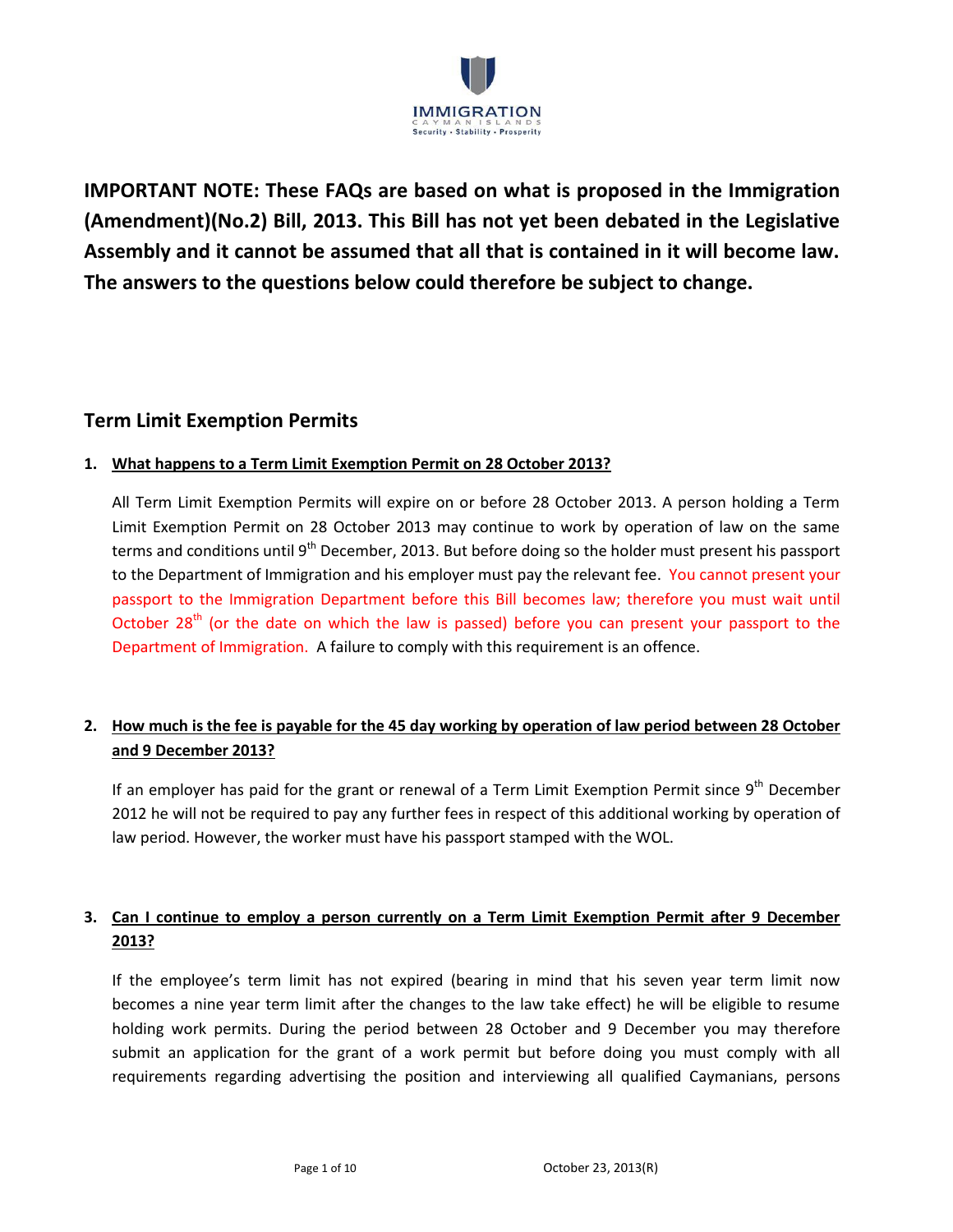

married to a Caymanian and permanent resident applicants to determine if there is a candidate who can fill the role.

#### **4. If I have already advertised this position in the past six months do I have to re-advertise?**

No. You can use the previous advertisements if they were published within three months of the Law coming into effect (in the case of an application to the Work Permit Board), or within six months in the case of an application to the Business Staffing Plan Board).

#### **5. What happens on 9 December 2013?**

The ability of a worker who has been working by operation of law until that date (having held a Term Limit Exemption Permit on 28 October 2013) will cease. But his employer may, if the worker's term limit has not expired, apply for the grant of a work permit to continue employing him beyond 9 December. And if the work permit application is submitted prior to 9 December 2013 the worker will be allowed to continue working by operation of law until the outcome of the application or any subsequent appeal. If the application is submitted after 9 December the worker will not be allowed to work pending determination of the application.

# **6. When the law changes I will be able to count time spent on a Term Limit Exemption Permit towards the eight years required to apply for permanent residence. If my Term Limit Exemption Permit expired before the law changed, but I am still here on a visitor's extension, will I still be able to apply for permanent residence?**

No. To apply for permanent residence you have to have been legally and ordinarily resident in the Islands for eight years **and continue to be legally and ordinarily resident on the date that you submit your application for permanent residence**. In your case you may have reached the eight years required taking into account the time you spent working on a Term Limit Exemption Permit but you ceased to be legally and ordinarily resident when the TLEP expired. Even if you were authorized to remain here on the basis of a visitor's extension you are not said to be 'legally and ordinarily resident' in the Islands as per the definition of that term in the Law.

#### **7. If I hold a Term Limit Exemption Permit now will I be able to stay for two more years?**

No. If you have a Term Limit Exemption Permit that expires on 28 October 2013 you will be allowed to continue working by operation of law until 9 December 2013. But you will not be allowed to remain beyond that date unless you are eligible to resume holding work permits in accordance with a nine year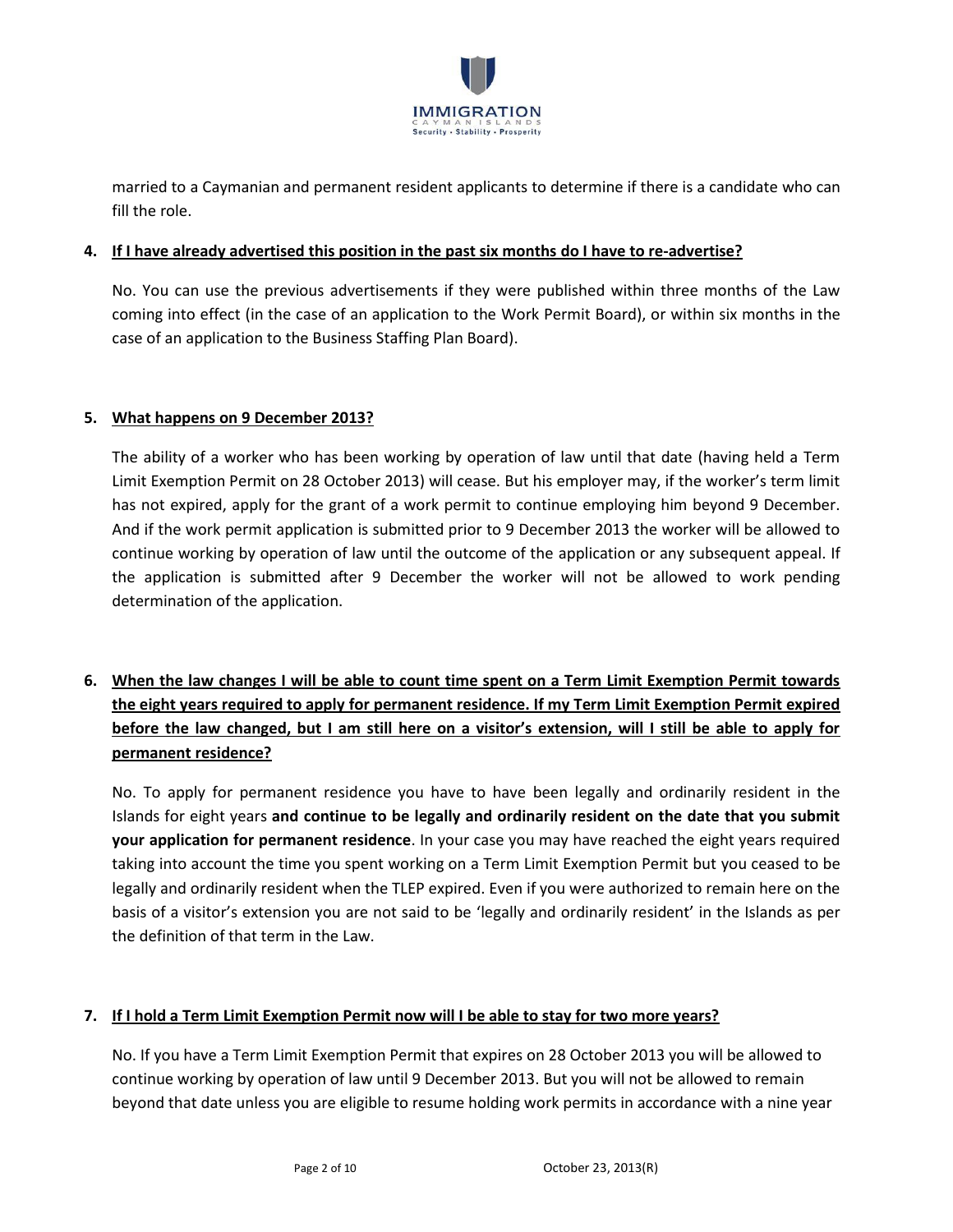

term limit. For example, if your seven year term limit expired on 20 October 2012 your new term limit would be 20 October 2014. You are therefore eligible to continue holding work permits until that date. You may also be, or become, eligible to apply for permanent residence.

### **8. If a worker's Term Limit Exemption Permit expires before 28 October 2013 can it be renewed?**

Yes. Though it may only be renewed until 28 October 2013 and the employer will only receive a refund amounting to 50% of the annual fee. If it is renewed the worker would however be entitled to continue working by operation of law until 9 December 2013.

### **9. Will the time I spent working on a Term Limit Exemption Permit count towards the eight years required to apply for permanent residence**

Although it did not previously, a change to the Law now allows holders of a Term Limit Exemption Permit to count the time spent working on a TLEP towards the eight years required to apply for permanent residence. The worker must however still be legally and ordinarily resident in the Islands at the time that they submit their application for permanent residence.

# **Term Limits and Work Permits**

#### **10. How will the changes to the law affect my term limit?**

If you are currently working on a seven year term limit this will become a nine year term limit.

## **11. If my seven year term limit has already expired will I be able to hold work permits again in accordance with a nine year term limit?**

Not necessarily. If your term limit expired before the changes in the law and you had already left the Islands without having held a Term Limit Exemption Permit or any other permission to remain and work in the Islands then you will not be allowed to hold another work permit until you have had a break in stay of at least one year. But, if you are currently living and working in the Islands on a Term Limit Exemption Permit or a work permit granted on the basis that your spouse's term limit is still active, then you are eligible to continue receiving work permits until the end of nine years.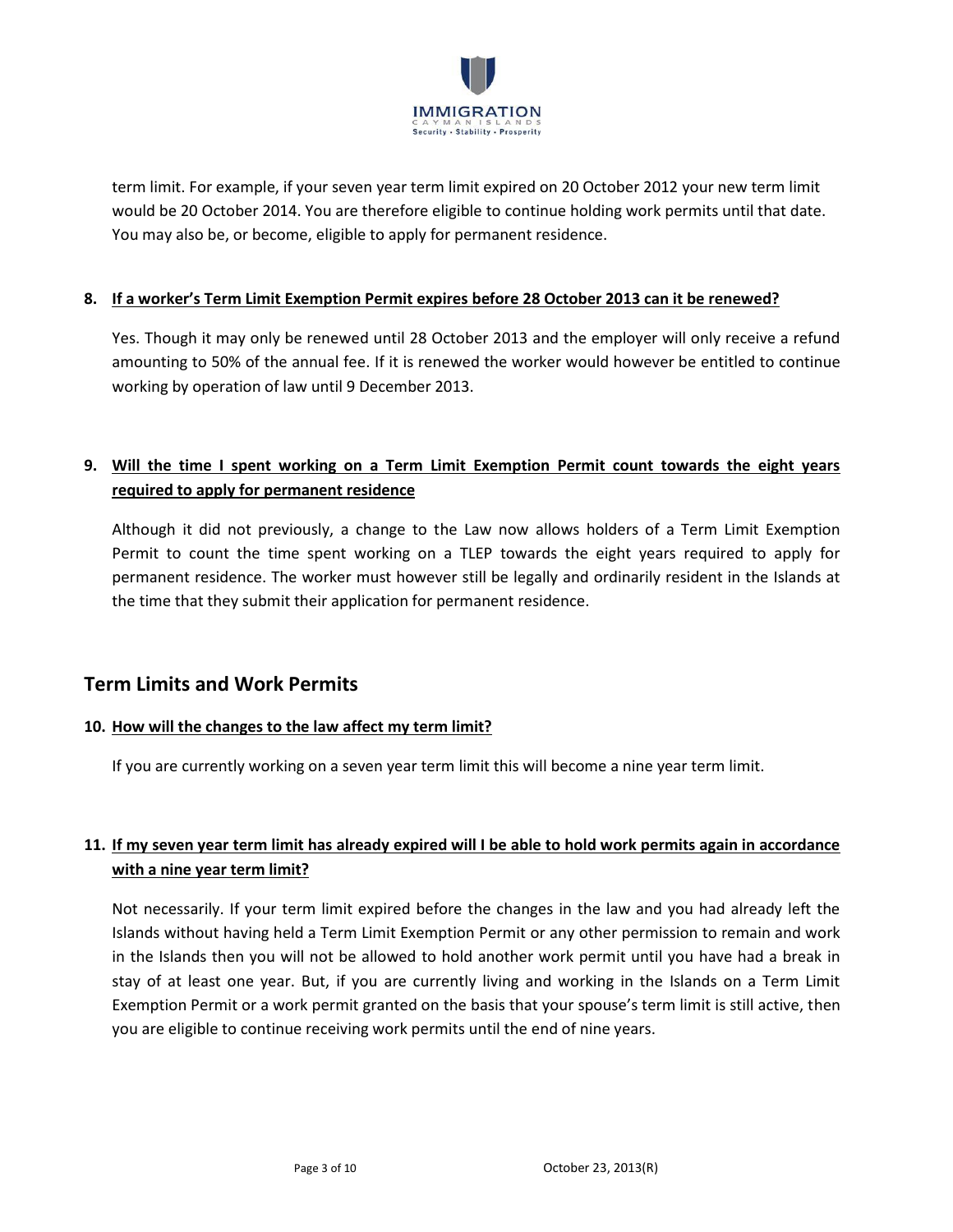

**12. Will time spent working on a Term Limit Exemption Permit count in respect to my new nine year term limit.**

Yes.

# **13. After my term limit has expired how long do I have to leave the Islands for before I am eligible again to receive further work permits.**

One year.

#### **14. If my term limit now becomes nine years will I be allowed to apply for permanent residence?**

Yes. Once you have been resident for eight years you may apply for permanent residence but you must do so prior to reaching nine years. In other words, you will have a window of one year in which to apply after being resident for eight years.

#### **15. I already have a term limit of nine years because I am a key employee. Does this change anything?**

No. You will continue to have a nine year term limit and you will continue to enjoy a presumption in favour of work permit renewals until the end of your term limit provided you remain with the same employer with whom you have been designated as a key employee.

### **16. If I already have a term limit of nine years because I am a key employee can I switch to a different employer and continue to have a nine year term limit?**

Yes. Though you would no longer be entitled to the presumption in favour of work permit renewals.

## **17. My seven year term limit has expired but I currently hold a work permit because my spouse is a Government employee or still has an active term limit. Can I continue to work beyond nine years?**

Yes. As long as your spouse remains employed by Government or his or her term limit remains active.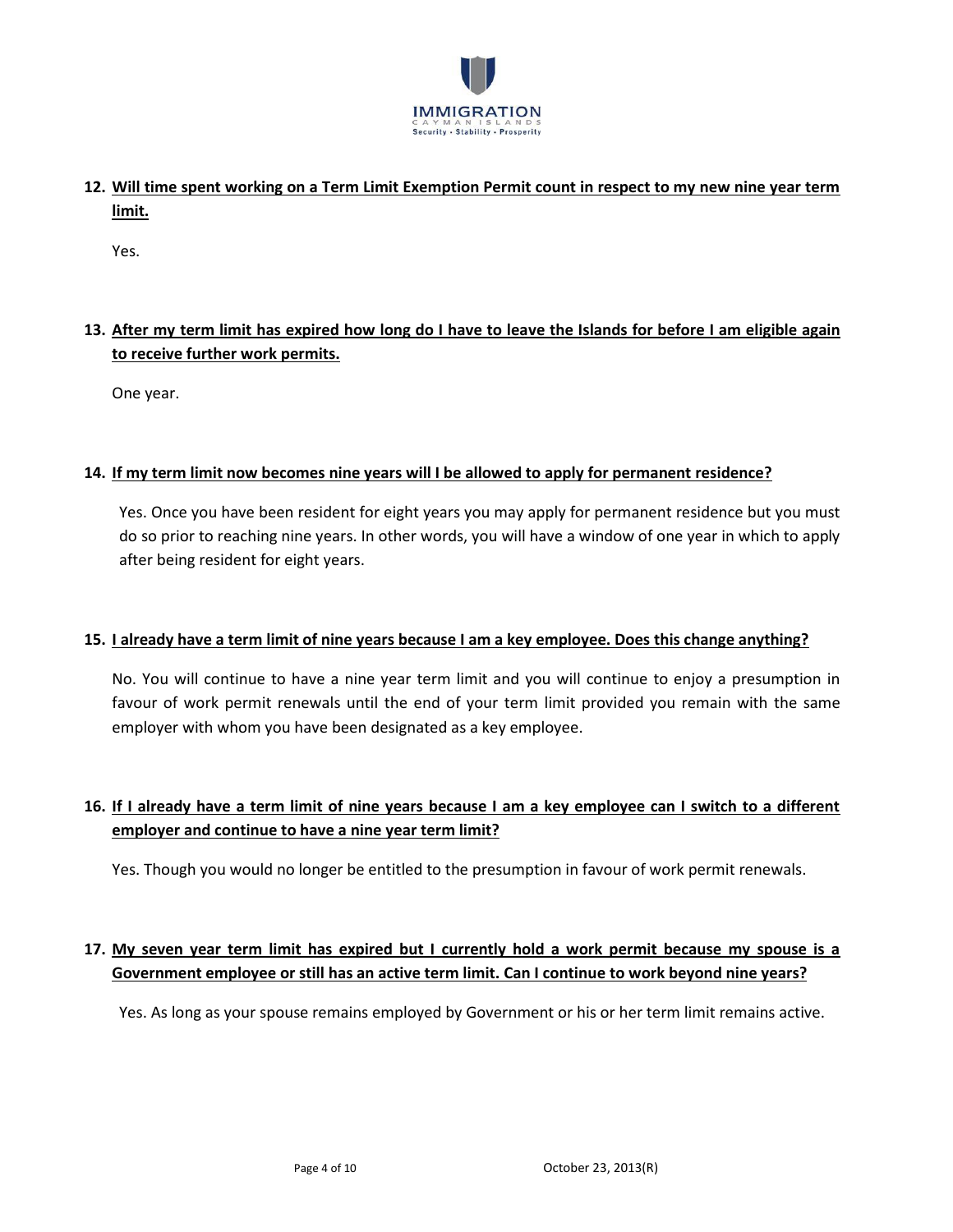

# **18. Can a worker who was previously employed on a Temporary Work Permit continue to work while awaiting a decision on an annual work permit application and any subsequent appeal in respect of that application?**

The worker may continue to work by operation of Law up until the date of the decision being communicated, not beyond even if and appeal has been made.

### **19. I hold a ten year term limit because I work in an industry and occupation prescribed as being eligible. How am I affected?**

If you held a ten year term limit before the law changes took effect then you can continue to hold permits until the end of ten years. But if you were to change employment where the new employer is not in a prescribed industry then you would revert to a nine year term limit.

# **20. Is it still going to be possible to have a ten year term limit if I am employed in a prescribed industry and occupation?**

No. The ability to hold a ten year term limit is being discontinued when the law changes take effect. Only persons who held a ten year term limit prior to the grant will be allowed to continue holding work permits in accordance with a ten year term limit.

## **Permanent Residence**

### **21. When does a resident become eligible to apply for permanent residence?**

A person who has been, and remains, legally and ordinarily resident in the Islands for a period of at least eight years but not more than nine years may apply for the grant of permanent residence.

# **22. What happens if I have been here for more than nine years already, can I apply for permanent residence?**

Any person who has been here for nine years or more on the date that the law changes take effect will have a period of ninety days from that date in which to apply for permanent residence.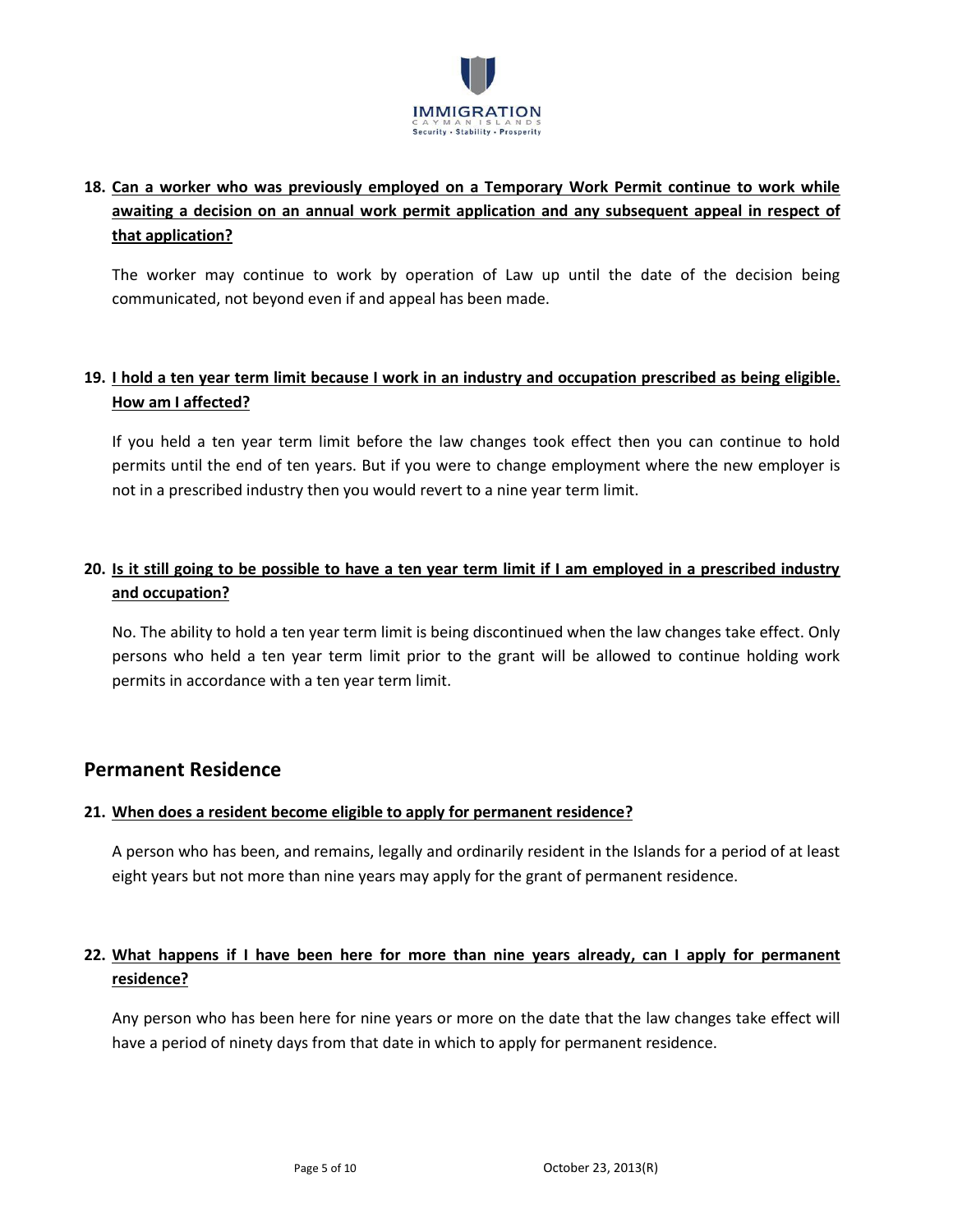

#### **23. What will be the fee for the 90 days?**

It will be 25% of the annual work permit fee.

### **24. If I submit my permanent resident application during the 90 day period, will I be allowed to continue to work after that permit expires to await the outcome of the application and any subsequent appeal?**

Yes, provided your permanent residency application is submitted prior to the expiration of the 90 day period you will be eligible to apply to the Chief Immigration Officer for permission to continue to work and if approved you will be stamped every six months and pay half the annual work permit fee each time.

#### **25. Can Permission to Continue to Work be refused, revoked or amended ?**

Yes an application may be refused, or permission granted may be revoked or amended to add or remove a dependant.

## **26. What happens if I have been here for more than nine years already and I don't apply for permanent residence within the ninety days allowed?**

You will have lost your opportunity to apply.

# **27. Do I still have to apply for permanent residence before I reach nine years even if that is shortly after the law changes take effect?**

Yes

# **28. I am on a term limit exemption permit when the changes to the Law come into effect and I am 8 years and 10 months into my nine year term limit, do I only have two months in which to apply for Permanent Residency?**

Yes.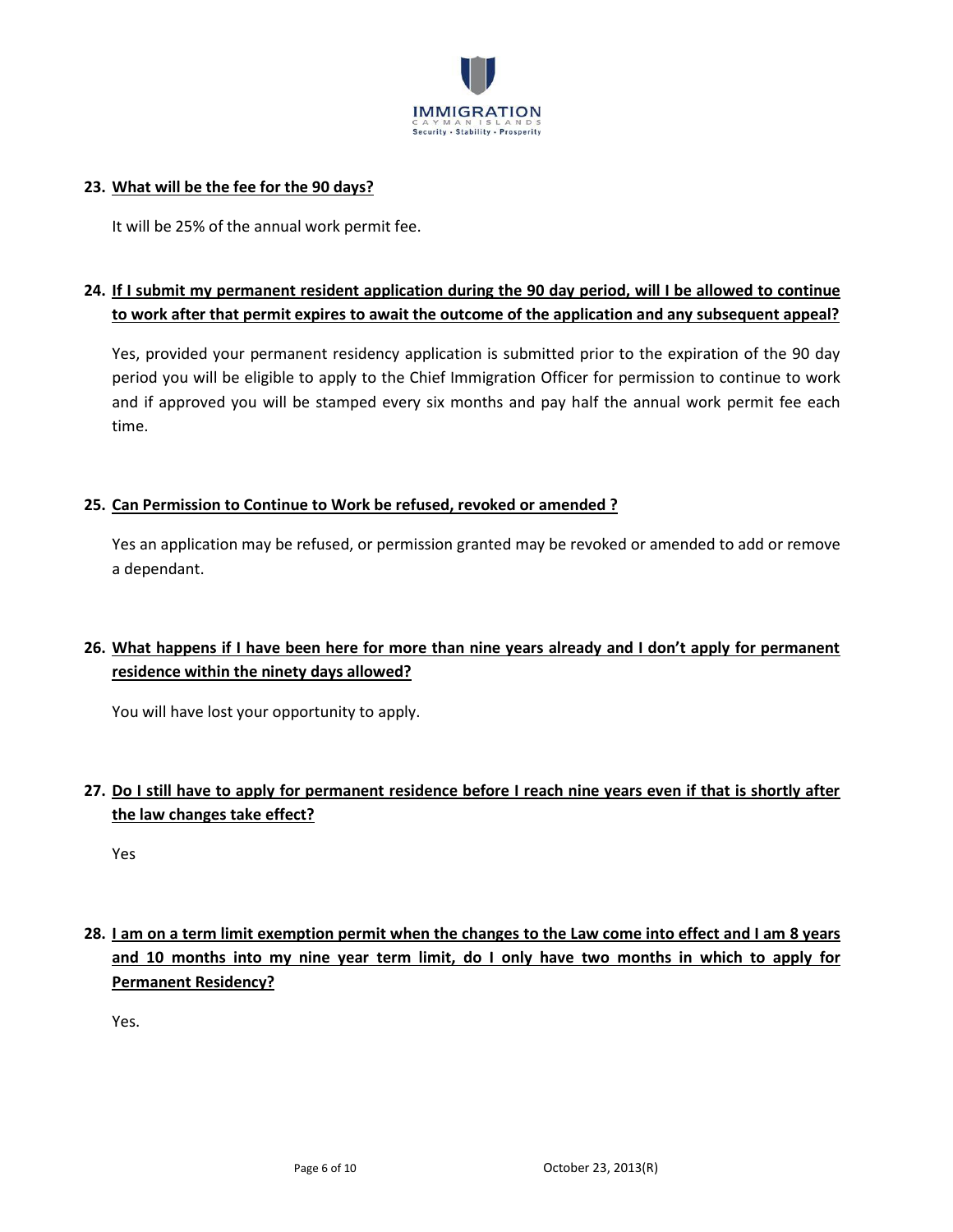

### **29. I am a Government employee. If I have been here for nine years already would I also have to apply for permanent residency within ninety days of the changes to the Law?**

Yes

## **30. I am a Government employee. If my application for permanent residence is unsuccessful will I be required to leave the Islands?**

No. Government workers are not subject to term limits so you may remain for as long as you hold a valid employment contract with the Government

# **Key Employees**

### **31. I am a key employee. How to the law changes affect me?**

You will continue to be a key employee and your term limit will remain nine years. You will also continue to enjoy a presumption in favour of work permit renewals until the end of your term limit.

### **32. What happens if I change employer before reaching the end of my term limit**

You would lose the presumption in favour of work permit renewals but your term limit would still be nine years.

# **33. My application for key employee designation has not yet been decided by the Board. What will happen to the application after the law abolishes the key employee facility?**

All applications that are pending on the date that the law changes take effect will still be processed in accordance with the law that was in effect at the time of making the application. If the application is approved the worker will be entitled to a presumption in favour of renewals until the end of his term limit.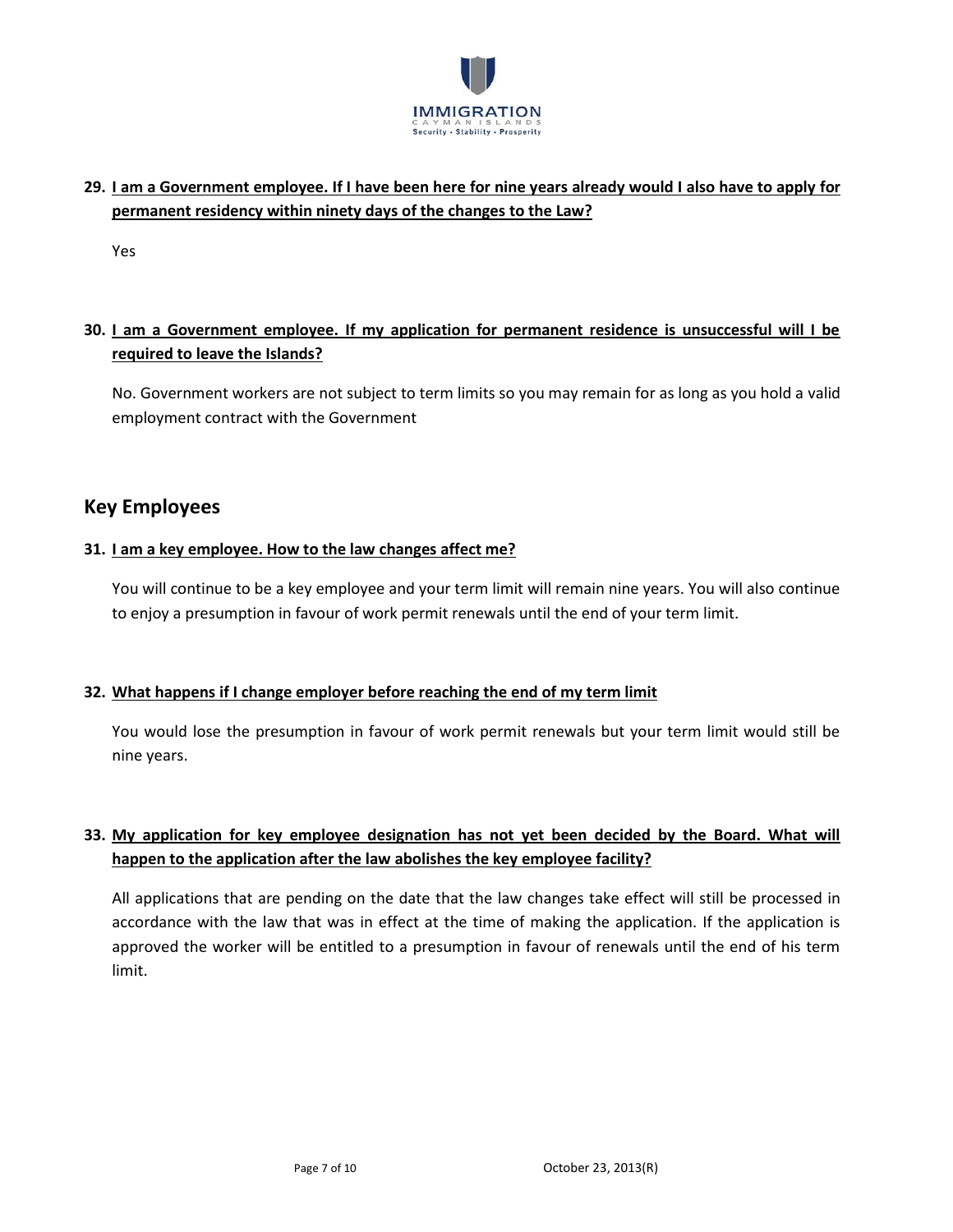

**34. If my application to have a worker designated as a key employee is not yet processed may I withdraw the application?**

Yes.

# **Appeals**

### **35. How much does it cost to lodge an appeal to the Immigration Appeals Tribunal?**

\$1,000.

### **36. How much does it cost to lodge an appeal against a decision of an Immigration Officer?**

\$100.

#### **37. Are there any changes to the process for submitting an appeal?**

The appeal process is now based entirely on written submissions (by you or your representative) unless you are invited by the Tribunal to attend. Also, if you fail to establish any of the available grounds of appeal through written submissions your appeal may be quashed by the Immigration Appeals Tribunal before reaching the rehearing stage of the appeal where the Tribunal rehears the original application including new evidence.

## **38. Am I or my representative allowed to be present at a hearing on grounds or at the rehearing of the application?**

No. See above. Not unless you are invited by the Tribunal to attend.

#### **39. What happens if I am able to make out one or more of the available grounds for appeal?**

If the Tribunal agrees that one or more of the available grounds have been established it will proceed to a rehearing of the original application which is the subject of the appeal.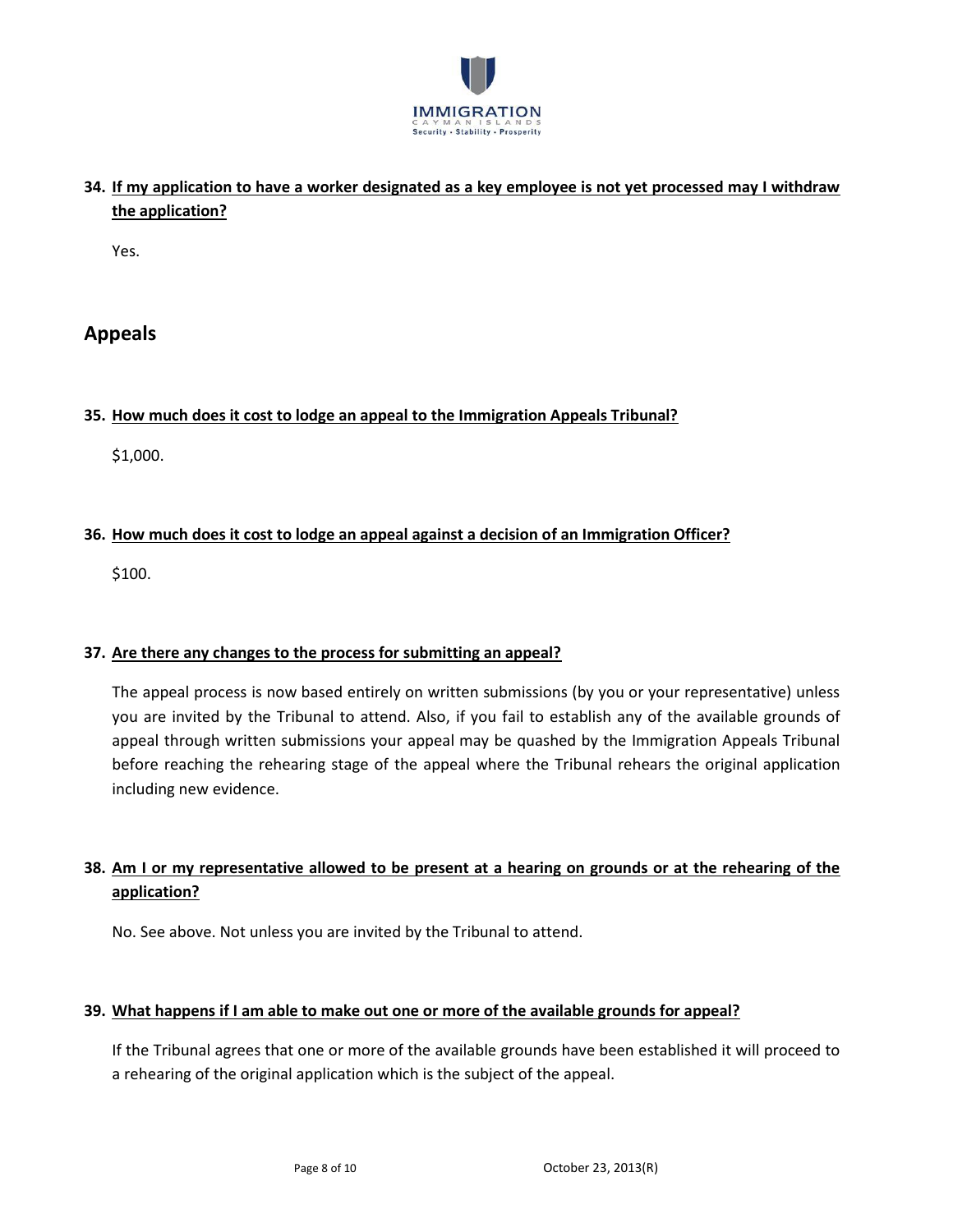

#### **40. What happens at the rehearing stage of the appeal process?**

The Tribunal will conduct a rehearing of the original application (the application you submitted originally which was subsequently refused) taking into account any information or evidence that you have submitted in writing that point to a change in circumstances or a material fact.

#### **41. Which law applies during the rehearing of the original application?**

The law in force at the time of the rehearing by the Tribunal or the Board will govern the proceedings.

#### **42. Can the Immigration Appeals Tribunal require me to pay costs in any circumstances?**

Where in the opinion of the Tribunal an appeal was made frivolously, vexatiously or in bad faith, it may award costs on an indemnity basis against you.

#### **43. Am I allowed to remain in the Islands to await the outcome of an appeal?**

Not usually, but where an appeal relates to –

- the refusal of a student visa application;
- the refusal or revocation of a temporary work permit;
- the refusal of a Residency Certificate for Persons of Independent Means, a Certificate of Direct Investment, a Residency Certificate (Substantial Business Presence) or a Certificate of Permanent Residency for Persons of Independent Means

you may be allowed to remain in the Islands if you are able to satisfy the Chief Immigration Officer that you are able to support yourself and your dependants, if any.

# **44. If I currently have a WOL because I am awaiting the outcome of a decision from Immigration Appeals Tribunal based on my appeal against the refusal of my work permit grant (having previously held a temporary), do I lose that entitlement when the Law comes into effect?**

No. You will continue to be eligible to receive WOLs to await the outcome of the Immigration Appeals Tribunal if you remain employed under the same terms and conditions .